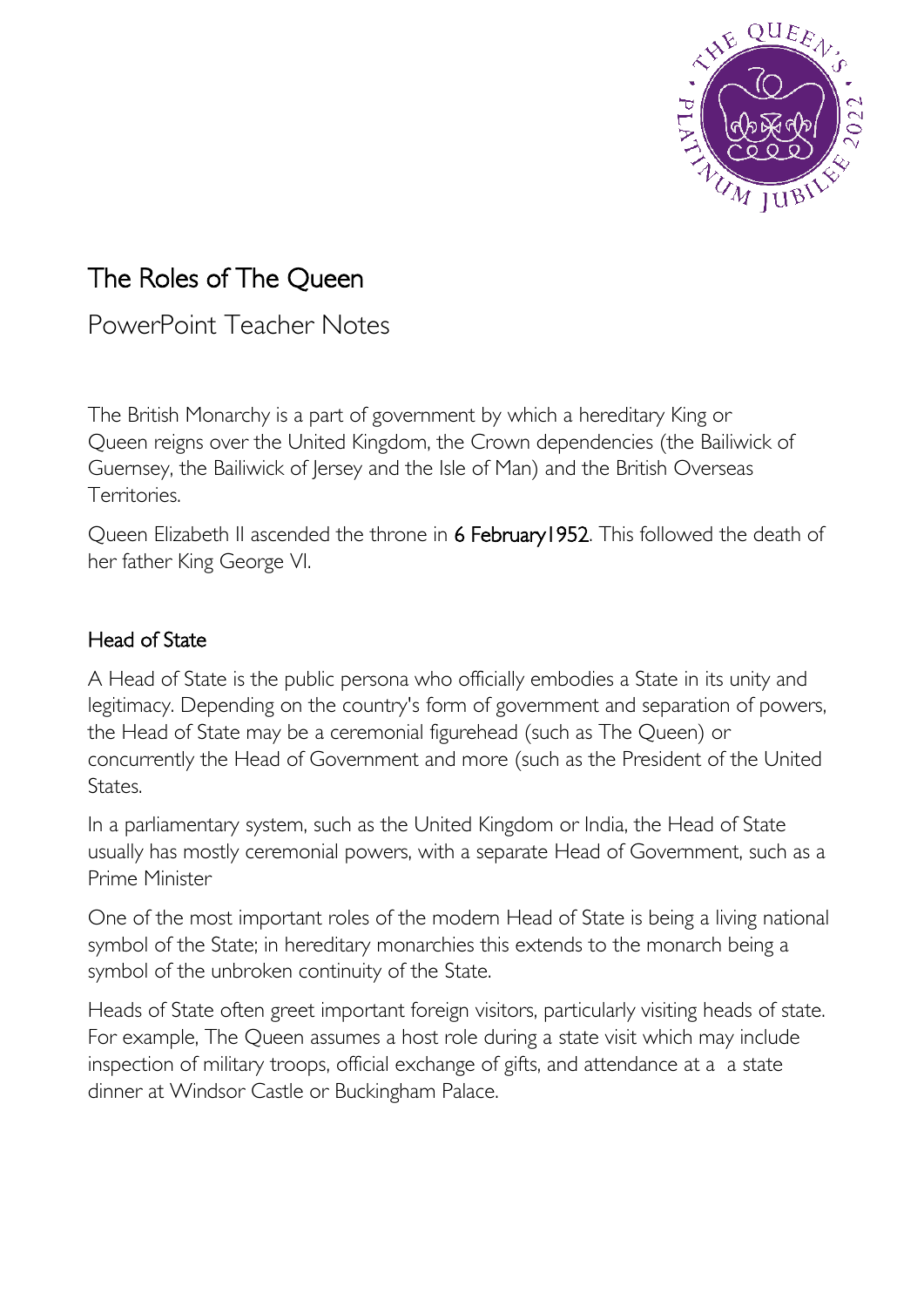# Head of Nation

The Queen represents the nation at times of national celebration and national mourning, and to speak for and to the nation at times of crisis. For example, all the European monarchs gave a special [broadcast](https://constitution-unit.com/2020/04/12/coronavirus-how-europes-monarchs-stepped-up-as-their-nations-faced-the-crisis/) at the start of the Covid pandemic to reassure their people, and to support their governments. And all the European monarchs broadcast a Christmas or New Year message.

The monarchy represents stability and continuity in times of change. The Royal Family exemplifies the national family, and different age groups in the population can relate to different generations in The Royal Family, old or young.

In the UK, The Queen and the Royal Family are expected to attend various events and occasions such as artistic or sports performances or competitions, expositions, [national](https://en.wikipedia.org/wiki/National_Day)  [day celebrations,](https://en.wikipedia.org/wiki/National_Day) dedication events, remembrance events, prominent funerals, visiting different parts of the country and people from different walks of life, and at times performing symbolic acts such as [cutting a ribbon,](https://en.wikipedia.org/wiki/Ribbon-cutting_ceremony) [ground-breaking,](https://en.wikipedia.org/wiki/Groundbreaking) [ship christening,](https://en.wikipedia.org/wiki/Ship_naming_and_launching) laying the first stone etc

Through royal visits and award ceremonies the monarchy recognises and draws attention to public service and achievement in all walks of life.

#### Head of the Commonwealth

The origins of Commonwealth come from Britain's former Empire. Many of the members of the Commonwealth were territories which had historically come under British rule at various times by settlement, conquest or cession. The administration of such colonies evolved in different ways, to reflect the different circumstances of each territory.

After achieving independence, India was the first of a number of countries which decided that, although they wished to become republics, they still wanted to remain within a Commonwealth

The Commonwealth is a voluntary association of 54 independent countries, almost all of which were formerly under British rule.

To reconcile these aims, the 1949 London Declaration recognised King George VI as Head of the Commonwealth. Following his death, the Commonwealth leaders recognised Queen Elizabeth II in that capacity.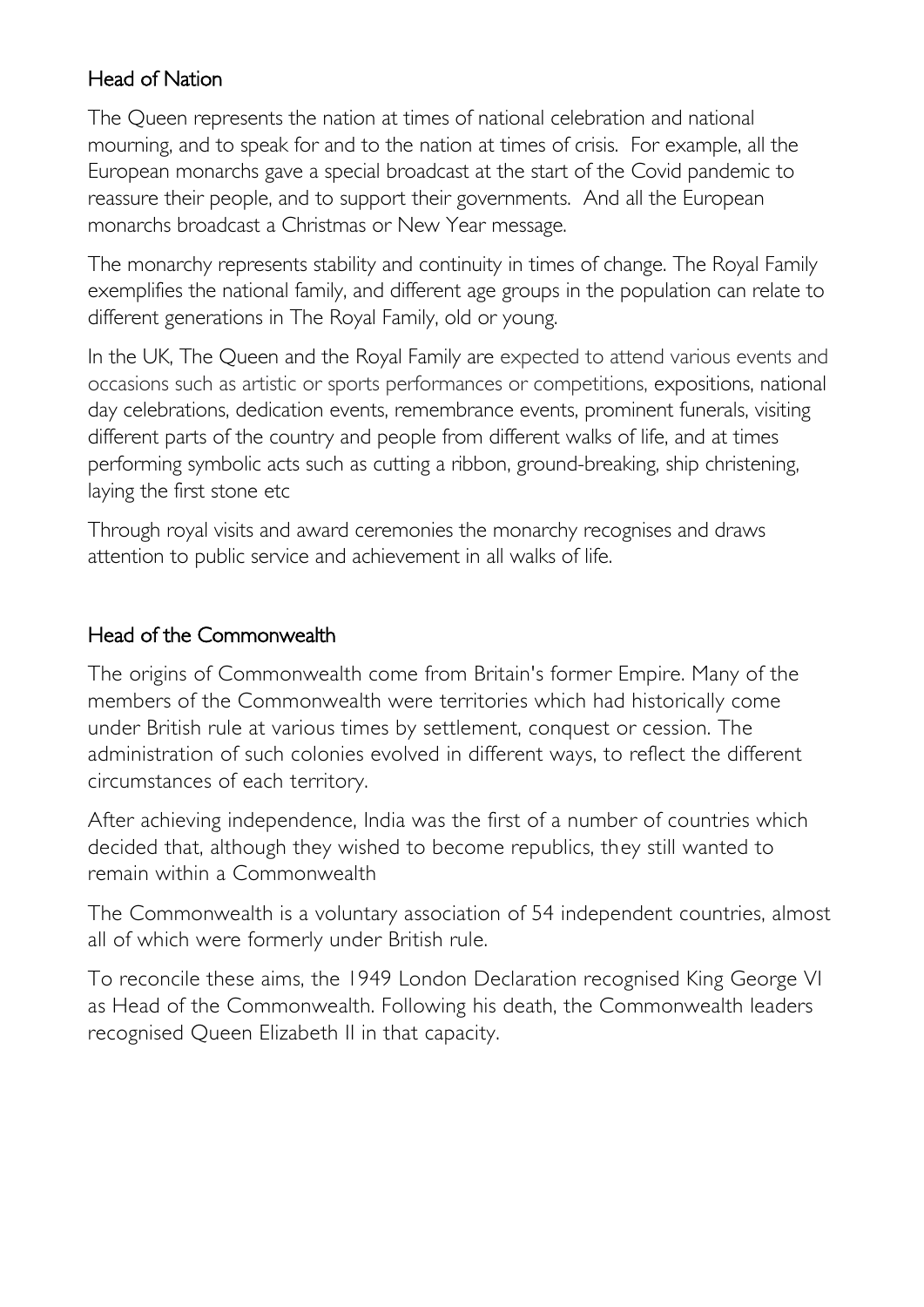# Head of The Church of England

The sovereign is the 'Defender of the Faith and Supreme Governor of the Church of England.' These titles date back to the reign of King Henry VIII.

On the advice of the Prime Minister The Queen appoints Archbishops, Bishops and Deans of the Church of England, who then swear an oath of allegiance and pay homage to Her Majesty.

The Crown's role in the Church of England is simply a title; the most senior clergyman, the [Archbishop of Canterbury,](https://en.wikipedia.org/wiki/Archbishop_of_Canterbury) is the spiritual leader of the Church and of the worldwide [Anglican Communion.](https://en.wikipedia.org/wiki/Anglican_Communion) 

The Queen also takes an oath to preserve the [Church of Scotland](https://en.wikipedia.org/wiki/Church_of_Scotland) but otherwise plays no part in its governance, and exerts no powers over it. The sovereign plays no formal role in the [Church in Wales](https://en.wikipedia.org/wiki/Church_in_Wales) or [Church of Ireland.](https://en.wikipedia.org/wiki/Church_of_Ireland)

The Queen acknowledges and celebrates religious diversity and tolerance in the UK and the Commonwealth. This is reflected in Her Majesty's Christmas and Commonwealth Day messages, which often address the theme of inter-faith harmony and tolerance.

#### Head of the Armed Forces

As Sovereign, The Queen is Head of the Armed Forces, and is also the wife, mother and grandmother of individuals having served in the Forces. She has a long and close relationship with the Armed Forces, both in the United Kingdom and in the Commonwealth.

The Queen's relationship with the Armed Forces began when, as Princess Elizabeth, she joined the Auxiliary Territorial Service (ATS) in 1945, becoming the first female member of the Royal Family to join the Armed Services as a full-time active member. During her time in the ATS, the Princess learnt to drive and to maintain vehicles.

Since then, The Queen has maintained a close relationship with the Armed Forces through regular visits to service establishments and ships. She holds many military appointments and honorary ranks.

As is the tradition for the monarch's birthday, The Queen's birthday is celebrated every year with the great military display of Trooping of the Colour. For many years, The Queen attended Trooping on horseback and dressed in military uniform.

The Queen also spends much time meeting servicemen and women of all ranks, and their families, both at home and on overseas trips.